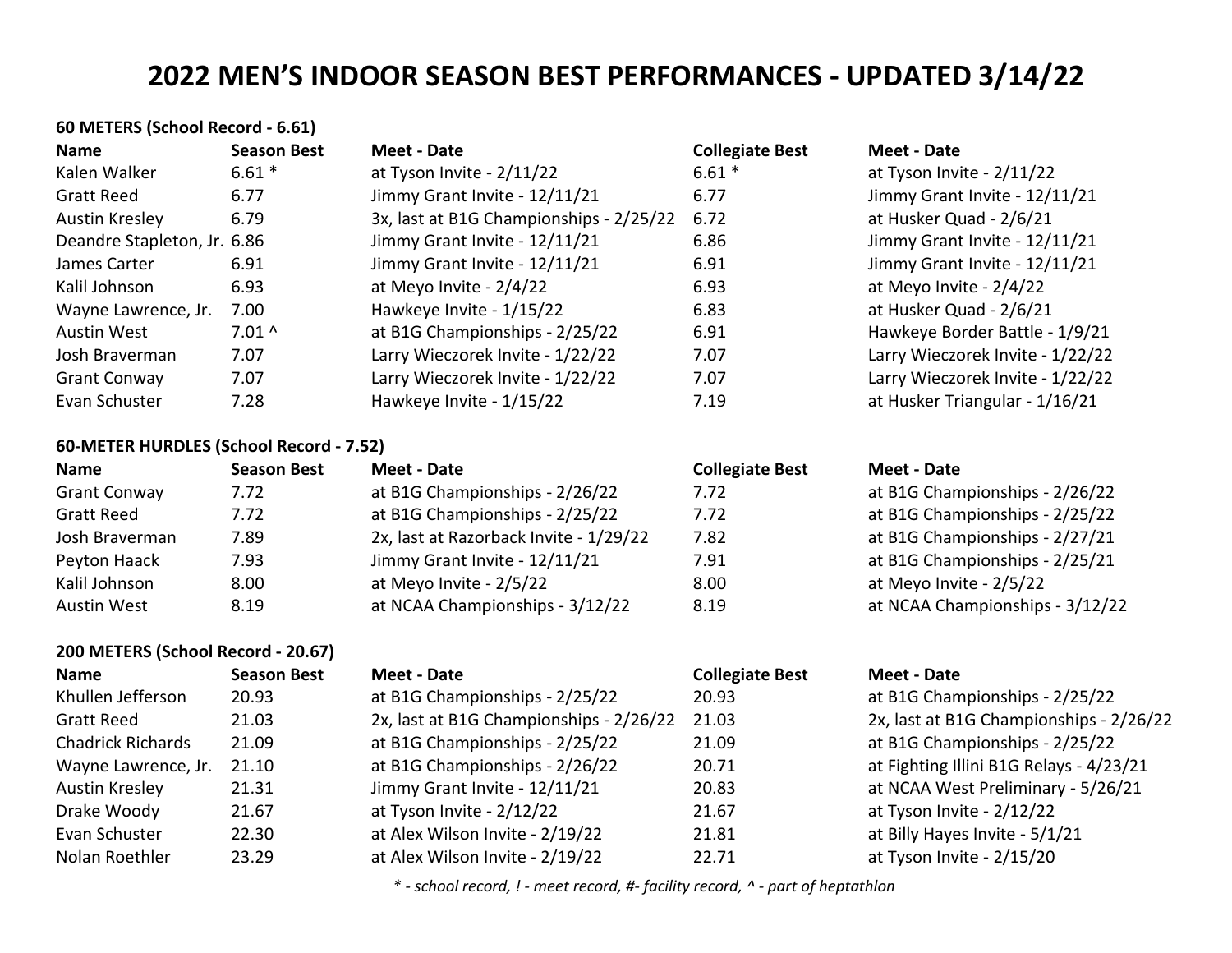#### **300 METERS**

| <b>Name</b>    | <b>Season Best</b> | Meet - Date                   | <b>Collegiate Best</b> | Meet - Date                   |
|----------------|--------------------|-------------------------------|------------------------|-------------------------------|
| Evan Schuster  | 34.80              | Jimmy Grant Invite - 12/11/21 | 34.80                  | Jimmy Grant Invite - 12/11/21 |
| Nolan Roethler | 35.87              | Jimmy Grant Invite - 12/11/21 | 35.87                  | Jimmy Grant Invite - 12/11/21 |

# **400 METERS (School Record - 45.39)**

| <b>Name</b>              | <b>Season Best</b> | Meet - Date                      | <b>Collegiate Best</b> | <b>Meet - Date</b>                 |
|--------------------------|--------------------|----------------------------------|------------------------|------------------------------------|
| Jenoah McKiver           | 45.39 *            | at Tyson Invite - 2/11/22        | 45.39 *                | at Tyson Invite - $2/11/22$        |
| <b>Chadrick Richards</b> | 46.01              | at Tyson Invite - 2/11/22        | 46.01                  | at Tyson Invite - $2/11/22$        |
| Wayne Lawrence, Jr.      | 46.09              | at B1G Championships - 2/26/22   | 45.33                  | at NCAA West Preliminary - 4/24/19 |
| Julien Gillum            | 46.88              | Larry Wieczorek Invite - 1/22/22 | 46.88                  | Larry Wieczorek Invite - 1/22/22   |
| Khullen Jefferson        | 47.13              | Larry Wieczorek Invite - 1/22/22 | 47.11                  | at Billy Hayes Invite - 5/1/21     |
| Everett Steward          | 47.61              | at B1G Championships - 2/25/22   | 47.61                  | at B1G Championships - 2/25/22     |
| Armando Bryson           | 47.95              | at Razorback Invite - 1/29/22    | 47.95                  | at Razorback Invite - 1/29/22      |
| Phillip Jefferson        | 47.96              | at Tyson Invite - 2/11/22        | 47.96                  | at Tyson Invite - $2/11/22$        |
| Drake Woody              | 48.22              | at B1G Championships - 2/25/22   | 48.22                  | at B1G Championships - 2/25/22     |
| Spencer Gudgel           | 49.05              | at Tyson Invite - 2/11/22        | 49.05                  | at Tyson Invite - 2/11/22          |
| Evan Schuster            | 49.17              | at Meyo Invite - 2/5/22          | 49.17                  | at Meyo Invite - 2/5/22            |
| Alec Still               | 49.82              | Hawkeye Invite - 1/15/22         | 49.82                  | Hawkeye Invite - 1/15/22           |
| Nolan Roethler           | 50.55              | at Meyo Invite - 2/5/22          | 49.20                  | at Tyson Invite - 2/14/20          |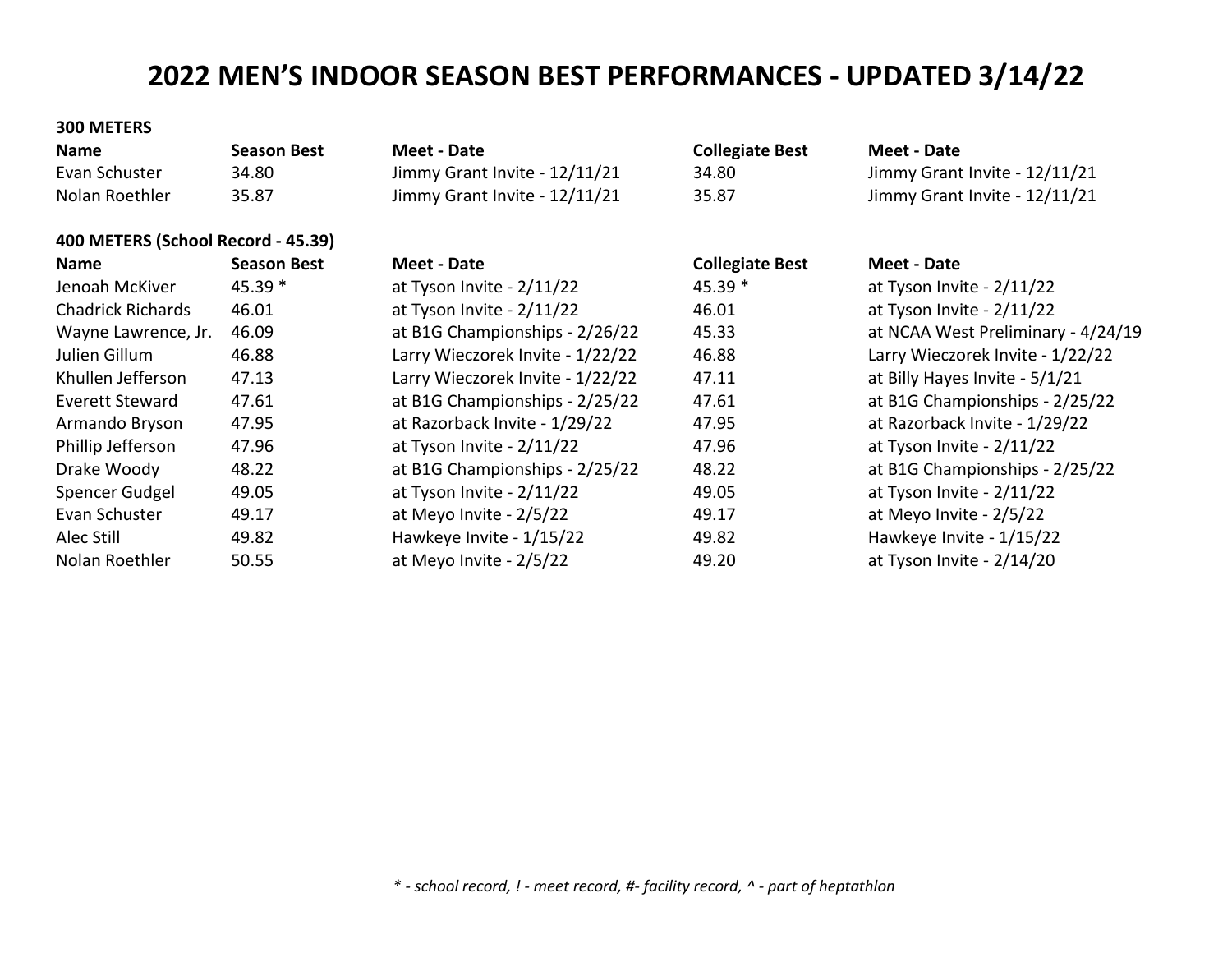# **600 METERS (School Record - 1:15.36)**

| <b>Name</b>                          | <b>Season Best</b> | <b>Meet - Date</b>               | <b>Collegiate Best</b> | <b>Meet - Date</b>                 |
|--------------------------------------|--------------------|----------------------------------|------------------------|------------------------------------|
| Jenoah McKiver                       | $1:15.36*$         | at Meyo Invite - 2/4/22          | $1:15.36*$             | at Meyo Invite - 2/4/22            |
| Julien Gillum                        | 1:16.11            | at B1G Championships - 2/26/22   | 1:16.11                | at B1G Championships - 2/26/22     |
| Tyler Olson                          | 1:16.70            | at Meyo Invite - 2/4/22          | 1:16.70                | at Meyo Invite - 2/4/22            |
| Spencer Gudgel                       | 1:16.82            | at B1G Championships - 2/26/22   | 1:16.82                | at B1G Championships - 2/26/22     |
| Armando Bryson                       | 1:16.89            | at B1G Championships - 2/26/22   | 1:16.89                | at B1G Championships - 2/26/22     |
| Phillip Jefferson                    | 1:17.76            | at B1G Championships - 2/26/22   | 1:17.76                | at B1G Championships - 2/26/22     |
| Antonio Abrego                       | 1:17.78            | Larry Wieczorek Invite - 1/21/22 | 1:17.78                | Larry Wieczorek Invite - 1/21/22   |
| Alec Still                           | 1:18.06            | at Meyo Invite - 2/4/22          | 1:18.06                | at Meyo Invite - 2/4/22            |
| Josh Andrews                         | 1:19.43            | at Meyo Invite - 2/4/22          | 1:18.65                | at B1G Championships - 2/25/21     |
| Jason Hoffman                        | 1:19.66            | Hawkeye Invite - 1/15/22         | 1:19.66                | Hawkeye Invite - 1/15/22           |
| Daniel Klysh                         | 1:22.13            | Larry Wieczorek Invite - 1/21/22 | 1:22.13                | Larry Wieczorek Invite - 1/21/22   |
| Drake Woody                          | 1:22.13            | Larry Wieczorek Invite - 1/21/22 | 1:22.13                | Larry Wieczorek Invite - 1/21/22   |
| 800 METERS (School Record - 1:47.33) |                    |                                  |                        |                                    |
| <b>Name</b>                          | <b>Season Best</b> | <b>Meet - Date</b>               | <b>Collegiate Best</b> | <b>Meet - Date</b>                 |
| Antonio Abrego                       | 1:48.47            | at Meyo Invite - 2/5/22          | 1:48.47                | at Meyo Invite - 2/5/22            |
| Tyler Olson                          | 1:49.60            | Larry Wieczorek Invite - 1/22/22 | 1:49.11                | at NCAA West Preliminary - 5/26/21 |
| Jason Hoffman                        | 1:49.62            | at Meyo Invite - 2/5/22          | 1:49.62                | at Meyo Invite - 2/5/22            |
| Alec Still                           | 1:49.84            | at ISU Classic - 2/12/22         | 1:48.47                | at Billy Hayes Invite - 5/1/21     |
| Armando Bryson                       | 1:50.07            | at Meyo Invite - 2/5/22          | 1:50.07                | at Meyo Invite - 2/5/22            |
| Spencer Gudgel                       | 1:50.82            | at Meyo Invite - 2/5/22          | 1:50.20                | at Billy Hayes Invite - 5/1/21     |
| Kal Lewis                            | 1:51.06            | at Meyo Invite - 2/5/22          | 1:51.06                | at Meyo Invite - 2/5/22            |
| <b>Martin Strong</b>                 | 1:54.10            | at ISU Classic - 2/12/22         | 1:53.50                | at SPIRE B1G Invite - 2/13/21      |
| Eli Ward                             | 1:54.53            | Hawkeye Invite - 1/15/22         | 1:54.53                | Hawkeye Invite - 1/15/22           |
| Daniel Klysh                         | 1:55.33            | Hawkeye Invite - 1/15/22         | 1:55.33                | Hawkeye Invite - 1/15/22           |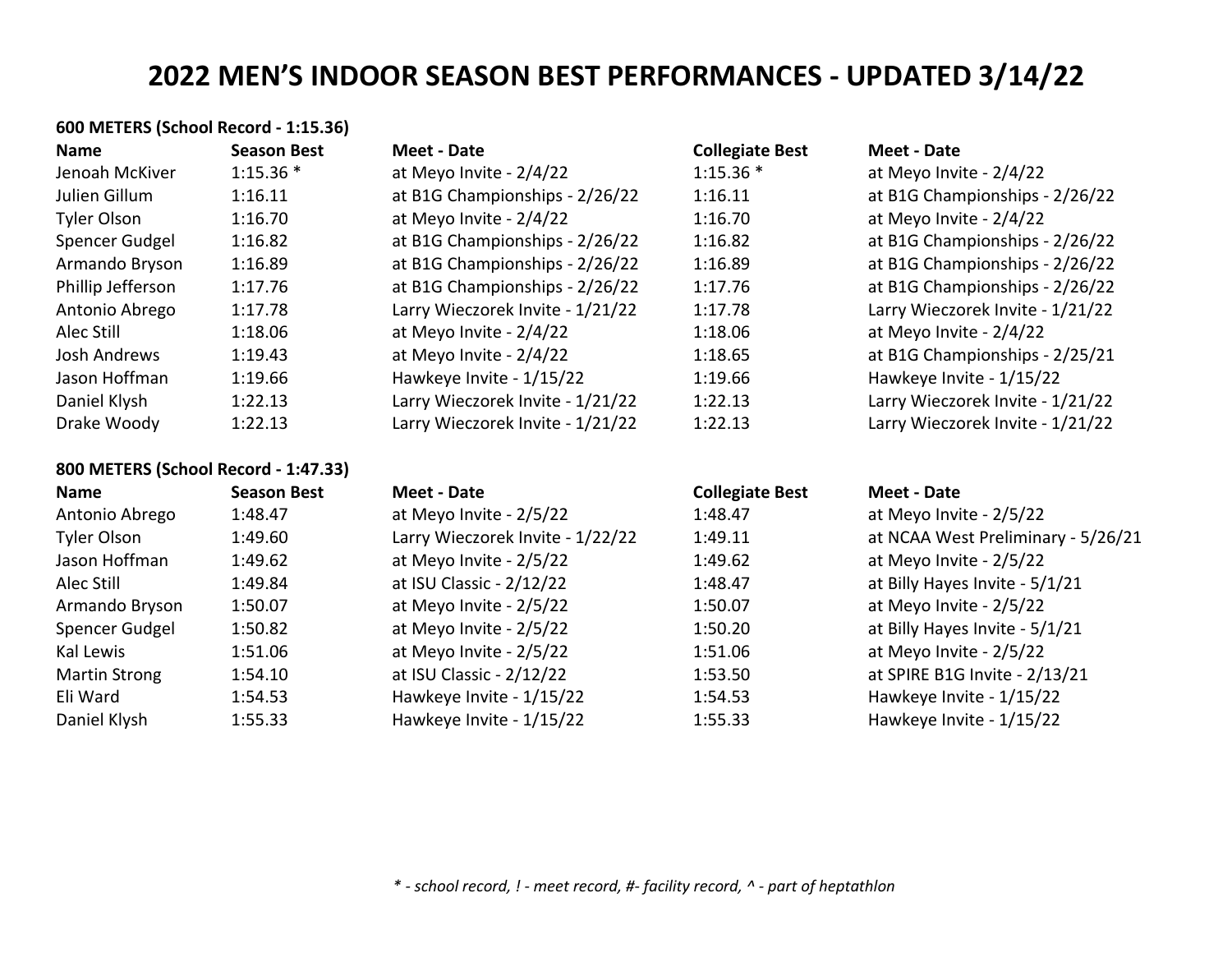**Name Season Best Meet - Date Collegiate Best Meet - Date**

Antonio Abrego 2:24.05 Jimmy Grant Invite - 12/11/21 2:24.05 Jimmy Grant Invite - 12/11/21 2:25.11 Jimmy Grant Invite - 12/11/21 2:25.75 Jimmy Grant Invite - 12/11/21 2:25.85 Jimmy Grant Invite - 12/11/21 2:28.98 Jimmy Grant Invite - 12/11/21 2:33.70 ^ at NCAA Championships - 3/12/22

#### **1,000 METERS**

| <b>Name</b>         | <b>Season Best</b> | <b>Meet - Date</b>              |
|---------------------|--------------------|---------------------------------|
| Antonio Abrego      | 2:24.05            | Jimmy Grant Invite - 12/11/21   |
| <b>Tyler Olson</b>  | 2:25.11            | Jimmy Grant Invite - 12/11/21   |
| Jason Hofman        | 2:25.75            | Jimmy Grant Invite - 12/11/21   |
| Kal Lewis           | 2:25.85            | Jimmy Grant Invite - 12/11/21   |
| <b>Martin Srong</b> | 2:28.98            | Jimmy Grant Invite - 12/11/21   |
| <b>Austin West</b>  | 2:33.70 ^          | at NCAA Championships - 3/12/22 |

#### **MILE (School Record - 3:58.72)**

| <b>Name</b>       | <b>Season Best</b> | Meet - Date                      | <b>Collegiate Best</b> | Meet - Date                      |
|-------------------|--------------------|----------------------------------|------------------------|----------------------------------|
| Max Murphy        | 4:05.45            | Larry Wieczorek Invite - 1/22/22 | 4:05.45                | Larry Wieczorek Invite - 1/22/22 |
| Nick Trattner     | 4:07.93            | at Meyo Invite - 2/5/22          | 4:07.93                | at Meyo Invite - 2/5/22          |
| Noah Healy        | 4:08.86            | at Meyo Invite - 2/5/22          | 4:08.86                | at Meyo Invite - 2/5/22          |
| Antonio Abrego    | 4:09.75            | Hawkeye Invite - 1/15/22         | 4:09.75                | Hawkeye Invite - 1/15/22         |
| Kal Lewis         | 4:10.49            | at ISU Classic - 2/12/22         | 4:04.21                | at B1G Championships - 2/26/21   |
| Daniel Klysh      | 4:11.73            | at Meyo Invite - 2/5/22          | 4:11.73                | at Meyo Invite - 2/5/22          |
| Jason Hoffman     | 4:12.68            | Larry Wieczorek Invite - 1/22/22 | 4:12.68                | Larry Wieczorek Invite - 1/22/22 |
| Eli Ward          | 4:14.90            | at Meyo Invite - 2/5/22          | 4:14.90                | at Meyo Invite - 2/5/22          |
| lan Geisler       | 4:15.09            | at Alex Wilson Invite - 2/19/22  | 4:15.09                | at Alex Wilson Invite - 2/19/22  |
| Konnor Sommer     | 4:15.97            | at Alex Wilson Invite - 2/19/22  | 4:15.97                | at Alex Wilson Invite - 2/19/22  |
| Jeff Roberts      | 4:16.23            | Larry Wieczorek Invite - 1/22/22 | 4:07.88                | Hawkeye B1G Invite - 2/12/21     |
| Yohana Yual       | 4:16.68            | at Alex Wilson Invite - 2/19/22  | 4:16.68                | at Alex Wilson Invite - 2/19/22  |
| Jack Pendergast   | 4:19.92            | Larry Wieczorek Invite - 1/22/22 | 4:19.92                | Larry Wieczorek Invite - 1/22/22 |
| Colin Hill        | 4:21.31            | Hawkeye Invite - 1/15/22         | 4:21.31                | Hawkeye Invite - 1/15/22         |
| Aidan King        | 4:23.81            | Jimmy Grant Invite - 12/11/21    | 4:14.54                | at Husker Quad - 2/6/21          |
| Jack Gschwendtner | 4:30.12            | Hawkeye Invite - 1/15/22         | 4:30.12                | Hawkeye Invite - 1/15/22         |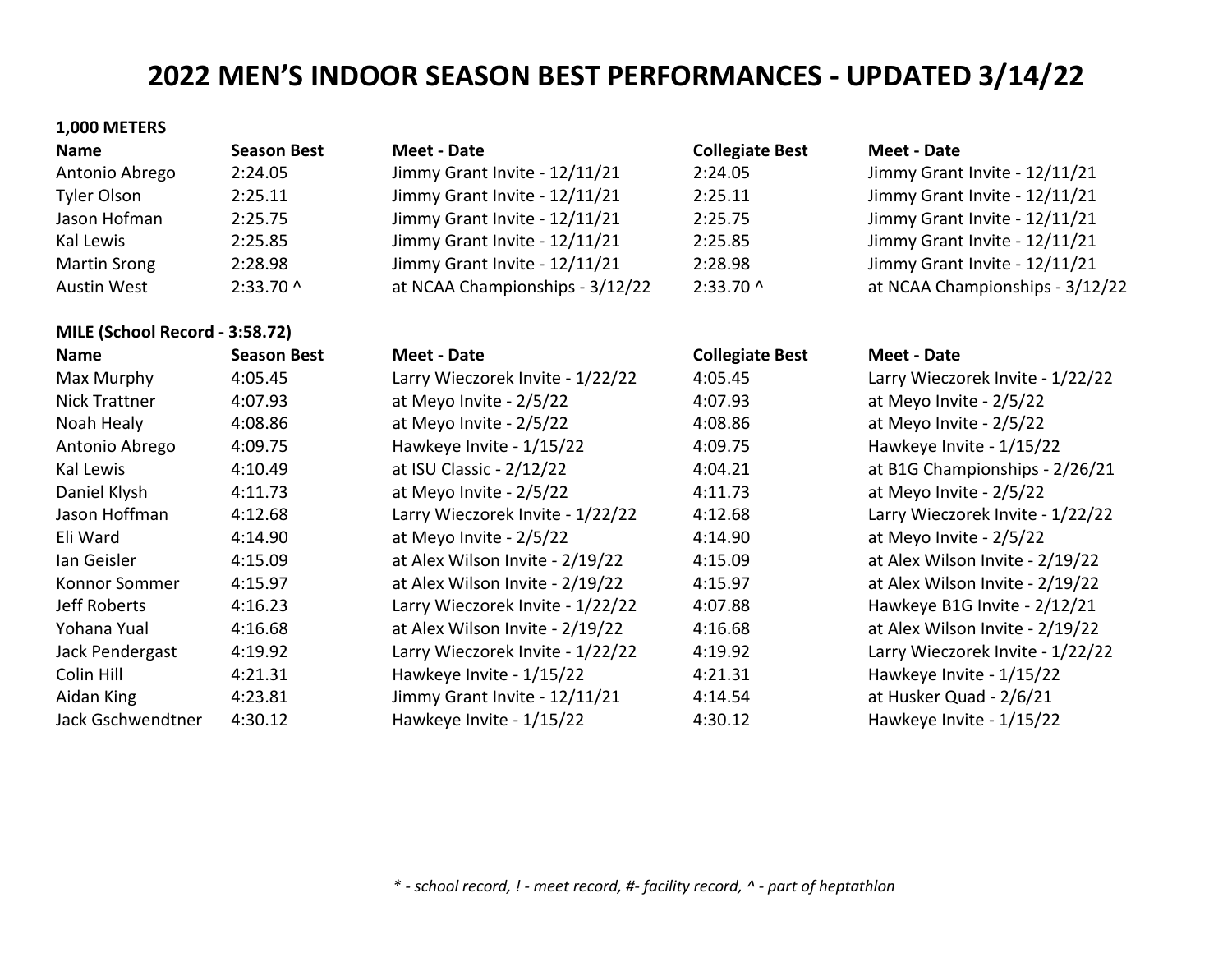# **3,000 METERS (School Record – 7:57.06)**

| <b>Name</b>       | <b>Season Best</b> | Meet - Date                      | <b>Collegiate Best</b> | Meet - Date                      |
|-------------------|--------------------|----------------------------------|------------------------|----------------------------------|
| Nick Trattner     | 8:10.03            | Larry Wieczorek Invite - 1/21/22 | 8:10.03                | Larry Wieczorek Invite - 1/21/22 |
| Noah Healy        | 8:14.80            | Larry Wieczorek Invite - 1/21/22 | 8:14.80                | Larry Wieczorek Invite - 1/21/22 |
| Max Murphy        | 8:23.47            | at Razorback Invite - 1/29/22    | 7:59.30                | Hawkeye B1G Invite - 2/13/21     |
| Konnor Sommer     | 8:28.06            | at Meyo Invite - 2/5/22          | 8:28.06                | at Meyo Invite - 2/5/22          |
| Yohana Yual       | 8:30.62            | at Meyo Invite - 2/5/22          | 8:30.62                | at Meyo Invite - 2/5/22          |
| Jack Pendergast   | 8:39.98            | Larry Wieczorek Invite - 1/21/22 | 8:39.98                | Larry Wieczorek Invite - 1/21/22 |
| lan Geisler       | 8:41.99            | Larry Wieczorek Invite - 1/21/22 | 8:41.99                | Larry Wieczorek Invite - 1/21/22 |
| Jack Gschwendtner | 8:54.20            | Larry Wieczorek Invite - 1/21/22 | 8:54.20                | Larry Wieczorek Invite - 1/21/22 |
| Aidan King        | 8:55.63            | Larry Wieczorek Invite - 1/21/22 | 8:26.73                | Hawkeye B1G Invite - 2/13/21     |
| Colin Hill        | 9:18.26            | Larry Wieczorek Invite - 1/21/22 | 9:18.26                | Larry Wieczorek Invite - 1/21/22 |

## **5,000 METERS (School Record – 13:43.70)**

| <b>Name</b>   | Season Best | Meet - Date                    | <b>Collegiate Best</b> | Meet - Date                    |
|---------------|-------------|--------------------------------|------------------------|--------------------------------|
| Max Murphy    | 13:58.87    | at B1G Championships - 2/26/22 | 13:58.87               | at B1G Championships - 2/26/22 |
| Nick Trattner | 14:00.69    | at B1G Championships - 2/26/22 | 14:00.69               | at B1G Championships - 2/26/22 |
| Noah Healy    | 14:21.32    | at ISU Classic - 2/11/22       | 14:12.47               | at B1G Championships - 2/27/21 |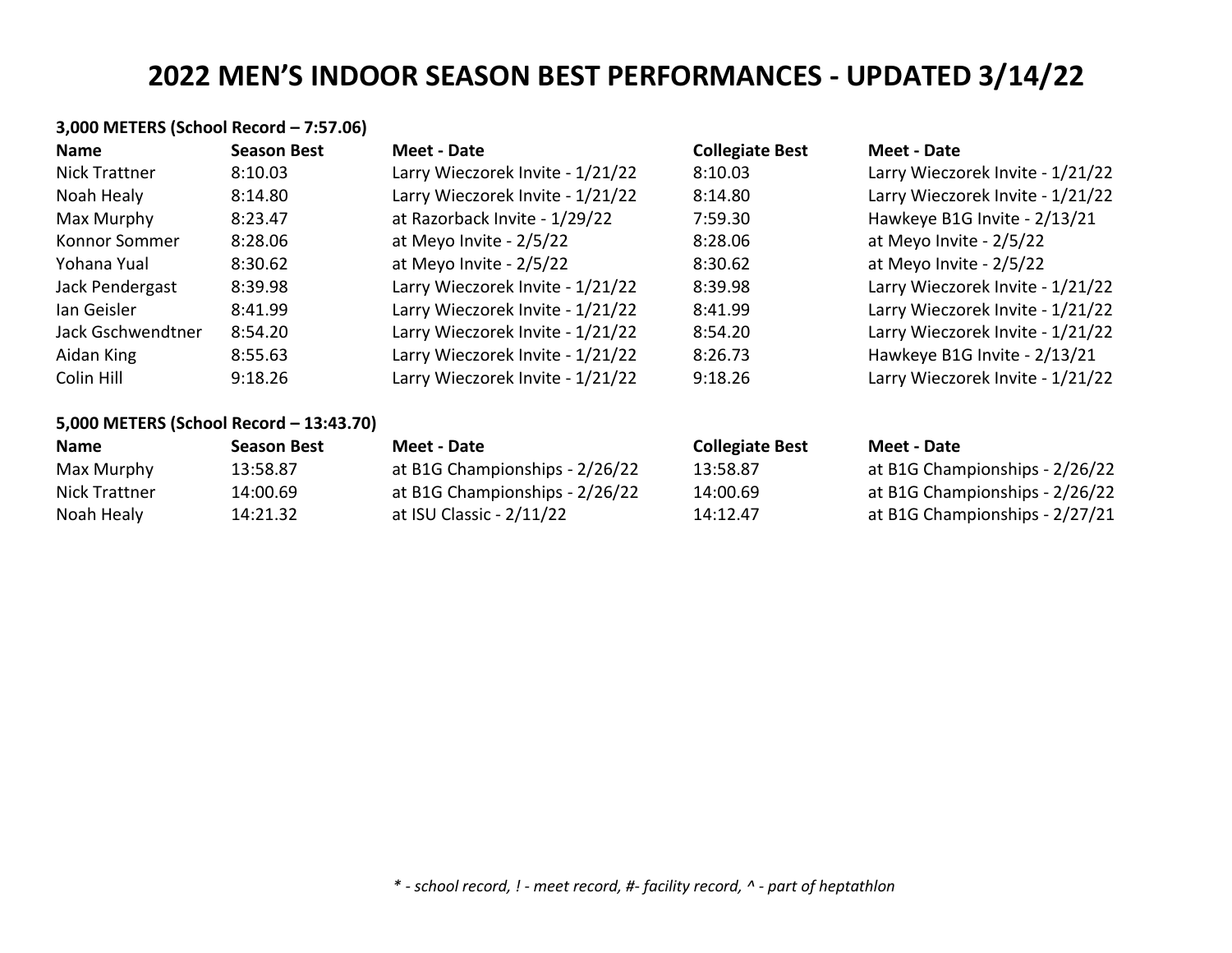#### **1,600-METER RELAY (School Record - 3:02.40)**

# **DISTANCE MEDLEY RELAY (School Record - 9:33.90)**

Antonio Abrego, Wayne Lawrence, Jr., Alec Still, Max Murphy 9:39.60 at Razorback Invite - 1/28/22 Kal Lewis, Drake Woody, Tyler Olson, Max Murphy 8:49.95 9:49.95 at B1G Championships - 2/25/22 Eli Ward, Kal Lewis, Daniel Klysh, Yohana Yual 10:08.62 at Meyo Invite - 2/4/22

#### **HIGH JUMP (School Record - 2.21 meters)**

| <b>Name</b>        | <b>Season Best</b>  | Meet - Date                                               | <b>Collegiate Best</b> | <b>Meet - Date</b> |
|--------------------|---------------------|-----------------------------------------------------------|------------------------|--------------------|
| Zack Pluff         | $6-83/4(2.05m)$     | Jimmy Grant Invite - 12/11/21                             | $6-103/4$ (2.10m)      | at Wisconsir       |
| Seth Groom         | $6-5(1.96m)$        | at Alex Wilson Invite - 2/19/21                           | $6-8$ 3/4 (2.05m)      | Larry Wieczo       |
| Keith Keahna       | $6-43/4(1.95m)$     | 2x, last at Jimmy Grant Invite - 12/11/21 6-4 3/4 (1.95m) |                        | 2x, last at Jir    |
| <b>Austin West</b> | 6-4 $3/4$ (1.95m) ^ | at Razorback Invite - 1/28/22                             | $6-4$ 3/4 (1.95m)      | 3x, last at Ra     |
| Noah James         | $6-4$ 1/4 (1.94m)   | 2x, last at ISU Classic - 2/12/22                         | $6-4$ 1/4 (1.94m)      | 2x, last at IS     |

| <b>Names</b>                                                          | <b>Season Best</b> | Meet - Date                      |
|-----------------------------------------------------------------------|--------------------|----------------------------------|
| Chadrick Richards, Julien Gillum, Wayne Lawrence, Jr., Jenoah McKiver | $3:02.40*$         | at Tyson Invite - $2/12/22$      |
| Everett Steward, Julien Gillum, Armando Bryson, Jenoah McKiver        | 3:05.47            | at B1G Championships - 2/26/22   |
| Khullen Jefferson, Julien Gillum, Chadrick Richards, Jenoah McKiver   | 3:05.63            | at Meyo Invite - 2/5/22          |
| Julien Gillum, Spencer Gudgel, Wayne Lawrence, Jr., Jenoah McKiver    | 3:05.68            | at Razorback Invite - 1/29/22    |
| Everett Steward, Chadrick Richards, Jenoah McKiver, Julien Gillum     | 3:07.85            | Larry Wieczorek Invite - 1/21/22 |
| Drake Woody, Phillip Jefferson, Everett Steward, Khullen Jefferson    | 3:09.57            | at Tyson Invite - 2/12/22        |
| Chadrick Richards, Wayne Lawrence, Jr., Julien Gillum, Jenoah McKiver | 3:09.79            | at NCAA Championships - 3/12/22  |
| Spencer Gudgel, Chadrick Richards, Jenoah McKiver, Julien Gillum      | 3:09.98            | Hawkeye Invite - 1/15/22         |
| Chadrick Richards, Khullen Jefferson, Tyler Olson, Armando Bryson     | $3:11.26$ !        | Jimmy Grant Invite - 12/11/21    |
| Austin West, Antonio Abrego, Drake Woody, Jenoah McKiver              | 3:12.55            | Jimmy Grant Invite - 12/11/21    |
| Armando Bryson, Everett Steward, Antonio Abrego, Drake Woody          | 3:13.20            | at Meyo Invite - 2/5/22          |
| Everett Steward, Armando Bryson, Drake Woody, Tyler Olson             | 3:13.41            | at Razorback Invite - 1/29/22    |
| Everett Steward, Armando Bryson, Evan Schuster, Alec Still            | 3:13.98            | Hawkeye Invite - 1/15/22         |
| Jason Hoffman, PJ Jefferson, Alec Still, Josh Andrews                 | 3:15.02            | at Razorback Invite - 1/29/22    |
| Phillip Jefferson, Drake Woody, Evan Schuster, Nolan Roethler         | 3:15.63            | Larry Wieczorek Invite - 1/21/22 |
| Peyton Haack, Alec Still, Evan Schuster, Nolan Roethler               | 3:18.17            | Jimmy Grant Invite - 12/11/21    |
| Jason Hoffman, Drake Woody, Antonio Abrego, Nolan Roethler            | 3:18.77            | Hawkeye Invite - 1/15/22         |

# **Names Season Best Meet - Date**

at Wisconsin B1G Invite - 5/8/21 Larry Wieczorek Invite - 1/17/20 2x, last at Jimmy Grant Invite - 12/11/21 3x, last at Razorback Invite - 1/28/22 2x, last at ISU Classic - 2/12/22

*\* - school record, ! - meet record, #- facility record, ^ - part of heptathlon*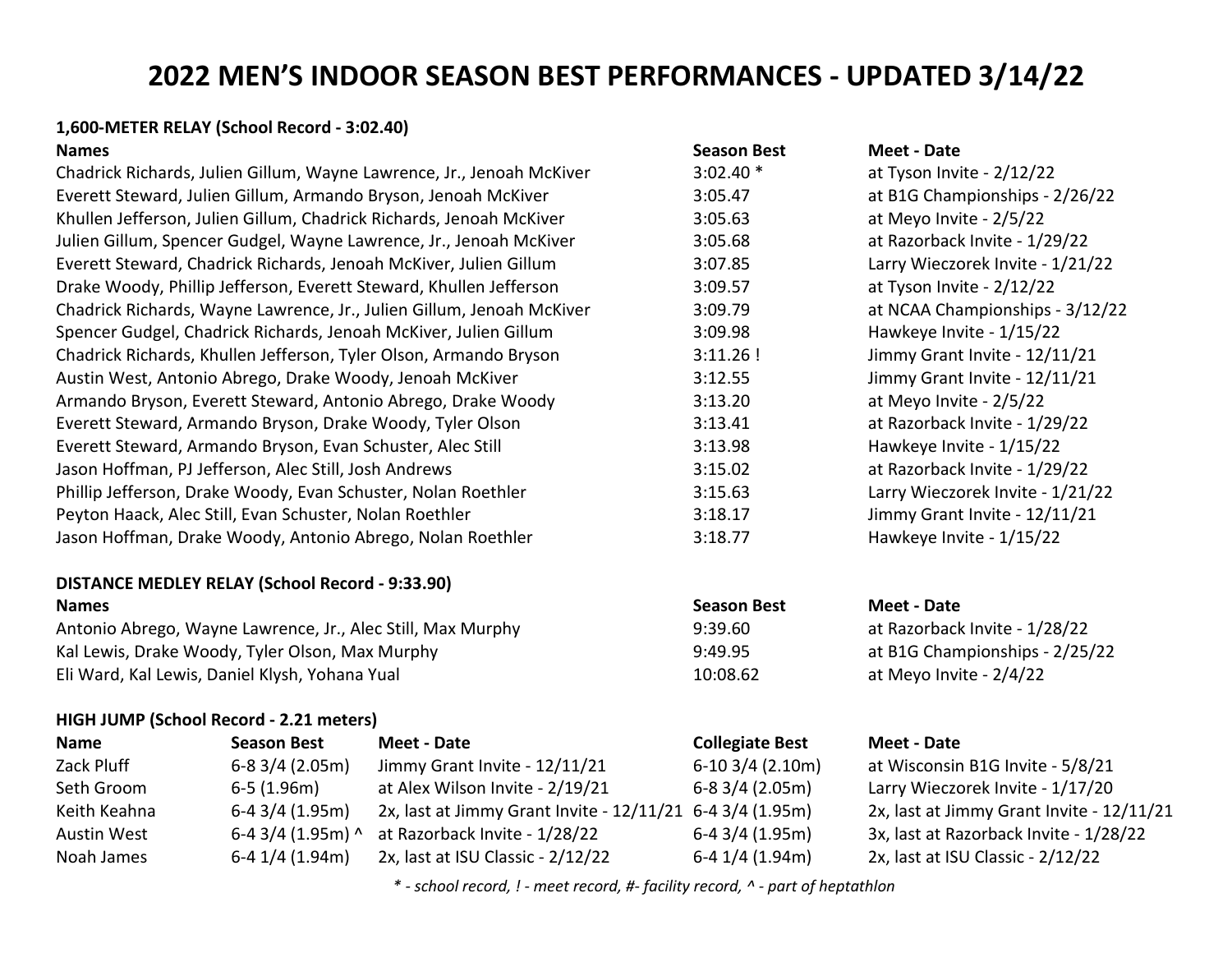#### **POLE VAULT (School Record - 5.21 meters)**

| <b>Name</b>                                       | <b>Season Best</b> | Meet - Date                      | <b>Collegiate Best</b> | <b>Meet - Date</b>             |
|---------------------------------------------------|--------------------|----------------------------------|------------------------|--------------------------------|
| <b>Austin West</b>                                | 14-5 1/4 (4.40m) ^ | at B1G Championships - 2/26/22   | 14-5 1/4 (4.40m) ^     | at B1G Championships - 2/26/22 |
| LONG JUMP (School Record - 8.06 meters)           |                    |                                  |                        |                                |
| <b>Name</b>                                       | <b>Season Best</b> | <b>Meet - Date</b>               | <b>Collegiate Best</b> | <b>Meet - Date</b>             |
| James Carter, Jr.                                 | 25-2 1/2 (7.68m)   | Larry Wieczorek Invite - 1/21/22 | 25-5 1/4 (7.75m)       | at B1G Florida Invite - 4/2/21 |
| <b>Austin West</b>                                | 24-3 (7.39m) ^     | at Razorback Invite - 1/28/22    | 24-6 1/2 (7.48m ^)     | at B1G Championships - 5/14/21 |
| Deandre Stapleton Jr. 22-9 3/4 (6.95m)            |                    | at Alex Wilson Invite - 2/19/22  | 24-3 3/4 (7.41m)       | at B1G Championships - 2/25/21 |
| Peyton Haack                                      | $22-9(6.93m)$      | Jimmy Grant Invite - 12/11/21    | 23-7 1/4 (7.19m) ^     | at B1G Husker Invite - 4/16/21 |
| <b>TRIPLE JUMP (School Record - 16.46 meters)</b> |                    |                                  |                        |                                |
| <b>Name</b>                                       | <b>Season Best</b> | <b>Meet - Date</b>               | <b>Collegiate Best</b> | <b>Meet - Date</b>             |
| James Carter, Jr.                                 | 51-3 3/4 (15.64m)  | Larry Wieczorek Invite - 1/22/22 | 54-2 3/4 (16.53m)      | at B1G Husker Invite - 4/17/21 |
| Deandre Stapleton Jr. 47-6 1/2 (14.49m)           |                    | Hawkeye Invite - 1/15/22         | 48-8 (14.83m)          | at Tyson Invite - 2/15/20      |

#### **SHOT PUT (School Record - 19.57 meters)**

| <b>Name</b>          | <b>Season Best</b>  | Meet - Date                                                 | <b>Collegiate Best</b> | Meet - Date                              |
|----------------------|---------------------|-------------------------------------------------------------|------------------------|------------------------------------------|
| Nikolas Curtiss      | 64-2 1/2 (19.57m) * | at ISU Classic - 2/12/22                                    | 64-10 3/4 (19.78m)     | at Yellow Jacket Invite - 3/27/21        |
| Elijah Barnes        | 60-3 3/4 (18.38m)   | at Badger St. Valentine's Inv. - 2/18/22 60-8 (18.49m)      |                        | at Husker Quad - 2/6/21                  |
| Jordan Johnson       | 57-2 (17.42m)       | at Razorback Invite - 1/29/22                               | 57-2 (17.42m)          | at Razorback Invite - 1/29/22            |
| Dawson Ellingson     | 58-3 1/4 (17.76m)   | at Badger St. Valentine's Inv. - 2/18/22 58-3 1/4 (17.76m)  |                        | at Badger St. Valentine's Inv. - 2/18/22 |
| <b>Quinton Lyons</b> | 56-10 1/4 (17.33m)  | at Badger St. Valentine's Inv. - 2/18/22 56-10 1/4 (17.33m) |                        | at Badger St. Valentine's Inv. - 2/18/22 |
| <b>Austin West</b>   | 47-3 (14.40m)       | Larry Wieczorek Invite - 1/21/22                            | 47-3 (14.40m)          | Larry Wieczorek Invite - 1/21/22         |

## **WEIGHT THROW (School Record - 22.20 meters)**

| <b>Name</b>    | <b>Season Best</b> | <b>Meet - Date</b>                                          | <b>Collegiate Best</b> | Meet - Date                              |
|----------------|--------------------|-------------------------------------------------------------|------------------------|------------------------------------------|
| Tyler Lienau   | 72-10 (22.20m) *   | at Meyo Invite - 2/4/22                                     | 72-10 (22.20m) *       | at Meyo Invite - 2/4/22                  |
| Sean Smith     | 67-3 1/4 (20.50m)  | at Badger St. Valentine's Inv. - 2/18/22 67-33 1/4 (20.50m) |                        | at Badger St. Valentine's Inv. - 2/18/22 |
| Jordan Hawkins |                    | 65-11 $1/2$ (20.11m) at Meyo Invite - $2/4/22$              | 65-11 1/2 (20.11m)     | at Meyo Invite - 2/4/22                  |
| Jordan Johnson |                    | 63-10 1/4 (19.47m) at Meyo Invite - 2/4/22                  | 63-10 1/4 (19.47m)     | at Meyo Invite - 2/4/22                  |